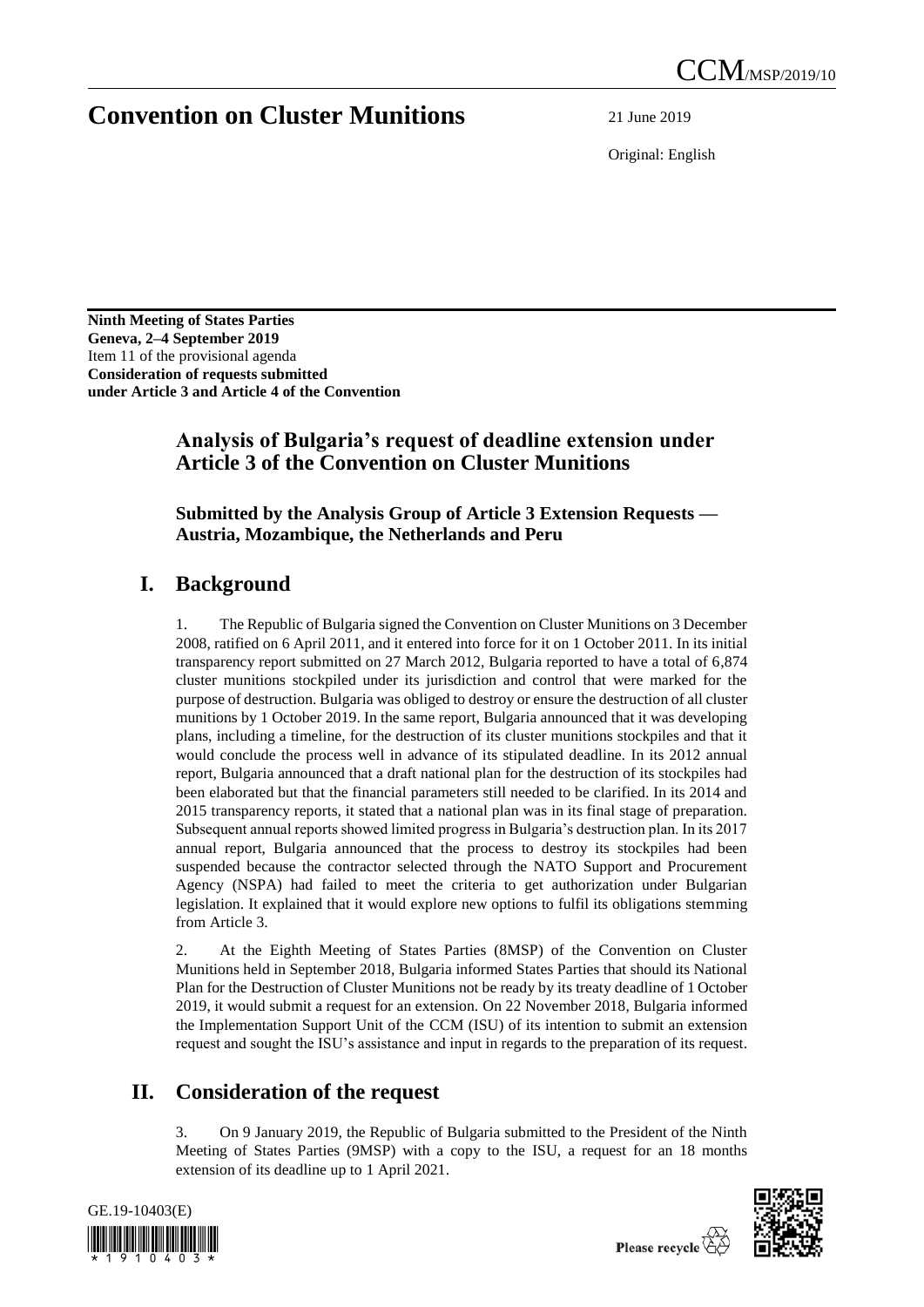4. The ISU brought the request to the attention of the CCM Coordination Committee which created an Analysis Group to consider Bulgaria's request. The Analysis Group comprised of the Coordinators on Stockpile Destruction and Retention (Austria and Mozambique), and the Coordinators on International Cooperation and Assistance (the Netherlands and Peru).

5. Being the first Analysis Group on Article 3 implementation, a methodology was created and adopted on 17 January 2019 by the Coordination Committee to be used for all subsequent extension requests, to ensure a uniform approach to all requests. The methodology created will be presented to States Parties for formal adoption at the 9MSP.

6. The ISU made an initial assessment on Bulgaria's extension request submitted on 6 December 2018 to ensure that it did not lack any critical component. Thereafter, a formal submission was made on 9 January 2019 which was forwarded to the Analysis Group for its consideration.

7. In preparation of the preliminary report, the Analysis Group held a consultative meeting on 25 January 2019 with three organizations that offer relevant expertise: the Cluster Munition Coalition (CMC), the International Committee of the Red Cross (ICRC), the Geneva International Centre for Humanitarian Demining (GICHD). On 31 January 2019, the Analysis Group requested additional information from Bulgaria to facilitate its analysis of the request. On 1 February 2019, Bulgaria informed the Analysis Group that the NSPA anticipated a two months delay to the end of May 2019 regarding the selection of a contractor to destroy its stockpiles. On 2 April 2019, Bulgaria provided additional information and clarification to the questions raised by the Analysis Group.

8. On behalf of the 9MSP President, the ISU on 25 April 2019 informed States Parties to the Convention that Bulgaria had submitted its extension request and that its request and clarifications sought by the Analysis Group had been made available on the CCM website.

9. Bulgaria's extension request indicates that cluster munitions under its jurisdiction and control have been separated as follows:

(a) 186,349 explosive submunitions including those contained in 6,862 cluster munitions owned by the Bulgarian Armed Forces that are to be destroyed by a contractor to be selected through the NSPA by the end of May 2019. These munitions have been divided into 3 lots: the first and second to be destroyed by the end of 2019, and the third to be destroyed in 2020. It also indicates that a verification process will take place between January and March 2021;

(b) 400 retained submunitions for the purpose of training of the Bulgarian Armed Forces;

(c) 1,344 items imported from Cyprus which the private company EXPAL BULGARIA JCS is expected to destroy before 1 October 2019.

10. Bulgaria's extension request indicates that the Bulgarian Armed Forces do not have the relevant equipment, facilities, technology and trained staff to destroy its stockpiled cluster munitions. In order to meet its Article 3 obligations, Bulgaria signed an agreement with the United States of America (USA) in 2013. The extension request highlights that 1.8 million USD have been provided by the USA through the NSPA for the destruction of Bulgaria's cluster munition stockpiles. The request further provides a breakdown of annual costs to ensure destruction of the 3 identified lots and indicates that the Bulgarian government has developed a resource mobilization plan to secure additional funding if need be.

11. Bulgaria provides in its extension request information on the legal and technical challenges it faced to select a contractor in the past and explains that NSPA organized a new tender procedure for selecting a contractor in January 2019. However, the process was delayed due to the necessity for NSPA to further scrutinize the project documentation. The request therefore indicates that final selection of a contractor is expected by the end of May 2019 and that the contractor is anticipated to provide a final Project Management Plan within 30 days after contract award.

12. The request specifies that the Statement of Work (SOW) approved by the Bulgarian Ministry of Defense in October 2018 provides guidelines on the destruction methods and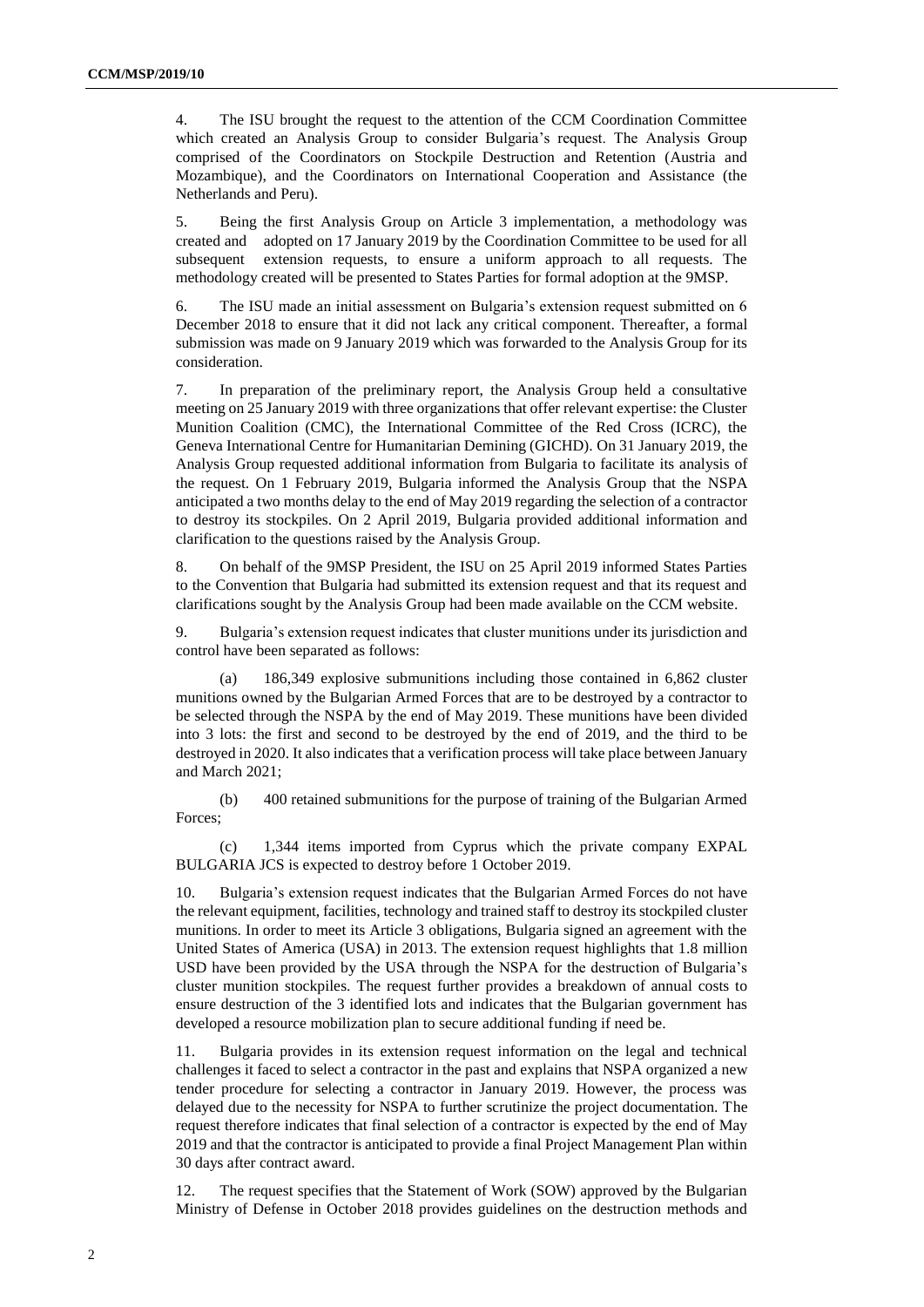standards to be used by the contractor-to-be selected for the demilitarization of cluster munitions, including applicable environmental standards.

13. In its extension request, Bulgaria indicates that the destruction should be completed within 12 months of contract award and that it will most probably be performed outside of its territory in a State Party to the Convention.

14. The Analysis Group had sought clarification on Bulgaria's national ownership over the stockpile destruction process, especially in terms of selecting the contractor and monitoring implementation of the contract. In Bulgaria's response, it clarifies that before signing the contract with the contractor-to-be, it will demand guarantees for a comprehensive and timely monitoring of the overall process.

### **III. Conclusions**

15. The Analysis Group notes with appreciation that Bulgaria has secured 1.8 million USD to destroy its stockpiles and that it has also developed a national resource mobilization plan. It would be beneficial for States Parties to receive further details on this plan.

16. The Analysis Group notes that the information provided in the request and in the subsequent response to the questions of the Analysis Group is based on currently available information.

17. The Analysis Group also notes that the actual implementation of the extension request will be dependent on the selection of a contractor for the destruction of the cluster munitions according to the most recent information received in June 2019.

18. The Group further notes that selected contractor is required to provide a Project Management Plan with a detailed work plan for the destruction of the cluster munitions upon selection. It would be beneficial for States Parties to receive further details from Bulgaria on the project management and work plan, once they have been concluded.

19. The Analysis Group notes that the Convention would benefit from Bulgaria reporting annually through its Article 7 reports and at Meetings of States Parties or Review Conferences the following:

- (a) Progress made on the destruction of its stockpiles
- (b) Updated information on remaining stocks and use of its retained submunitions
- (c) Detailed work plan for the subsequent year
- (d) Other relevant information.

20. The Analysis Group notes the importance, in addition to Bulgaria reporting to the States Parties as noted above, of keeping the States Parties regularly apprised of other pertinent developments regarding the implementation of Article 3 during the period covered by the request at Meeting of States Parties or Review Conferences.

#### **IV. Draft Decision on the Article 3 Extension Request submitted by Bulgaria**

21. The Meeting assessed the request submitted by Bulgaria for an extension of its deadline for completing the destruction of all its cluster munitions stockpiles in accordance with Article 3.2 of the Convention, agreeing to grant an extension of 12 months up to 1 October 2020 pending the selection of a contractor and the provision of a detailed project management and work plan to be included in an updated extension request to be considered at the 2nd Review Conference.

22. In granting the request, the Meeting noted that Bulgaria had highlighted the challenges it had encountered in the selection of a contractor.

23. In granting the request, the Meeting notes that Bulgaria has secured 1.8 million USD to ensure stockpile destruction.